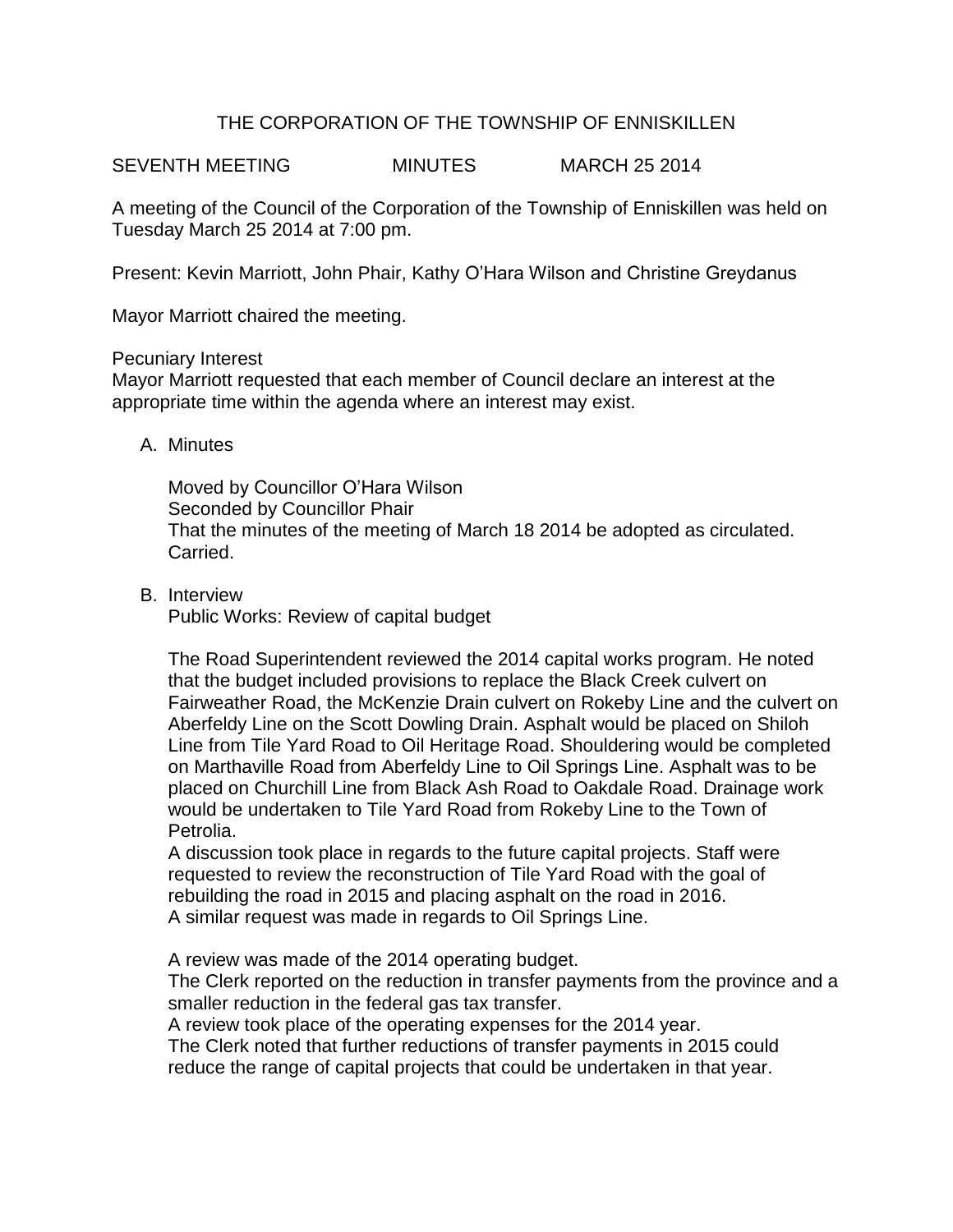The Clerk noted that the water and sewer budgets would be discussed at the next meeting.

The Road Superintendent noted that Road Tour would take place on April 4 2014.

The Road Superintendent reported that the brine supplier was willing to hold the 2013 price for 2014.

Moved by Councillor Greydanus

Seconded by Councillor Phair

That Marcus Trucking provide brine for the gravel roads in 2014 based on the 2013 pricing.

Carried.

- C. Correspondence for information
	- 1. Communities in Bloom invitation to participate in 2014
	- 2. French Separate School Board trustee distribution 2014
	- 3. Seguin Township Unfair proposed OPP Funding Model
	- 4. AMO
		- 1. OPP Policed Communities Update 4
		- 2. The Prompt Payment Act
	- 5. Ontario Association of Fire Chiefs Essentials of Firefighting and Firefighting 101
	- 6. Tourism Sarnia Lambton Annual Tourism Summit
	- 7. Ministry of Citizenship and Immigration Lincoln M Alexander Award 2014
	- 8. Ministry of Municipal Affairs and Housing Financial Indicator Review 2012 FIR
	- 9. Conservation Update March 2014
	- 10.County of Lambton
		- 1. 2014 Budget approved
		- 2. Cultural Services Division Sarnia exhibition

Moved by Councillor Greydanus Seconded by Councillor O'Hara Wilson That correspondence items 1-10 be received and filed. Carried.

- D. Correspondence requiring motions
	- 1. Resolution Carlow/Mayo OPP Billing Model

Moved by Councillor O'Hara Wilson Seconded by Councillor Greydanus That the resolution from Carlow/Mayo concerning the OPP billing model be received and filed. Carried.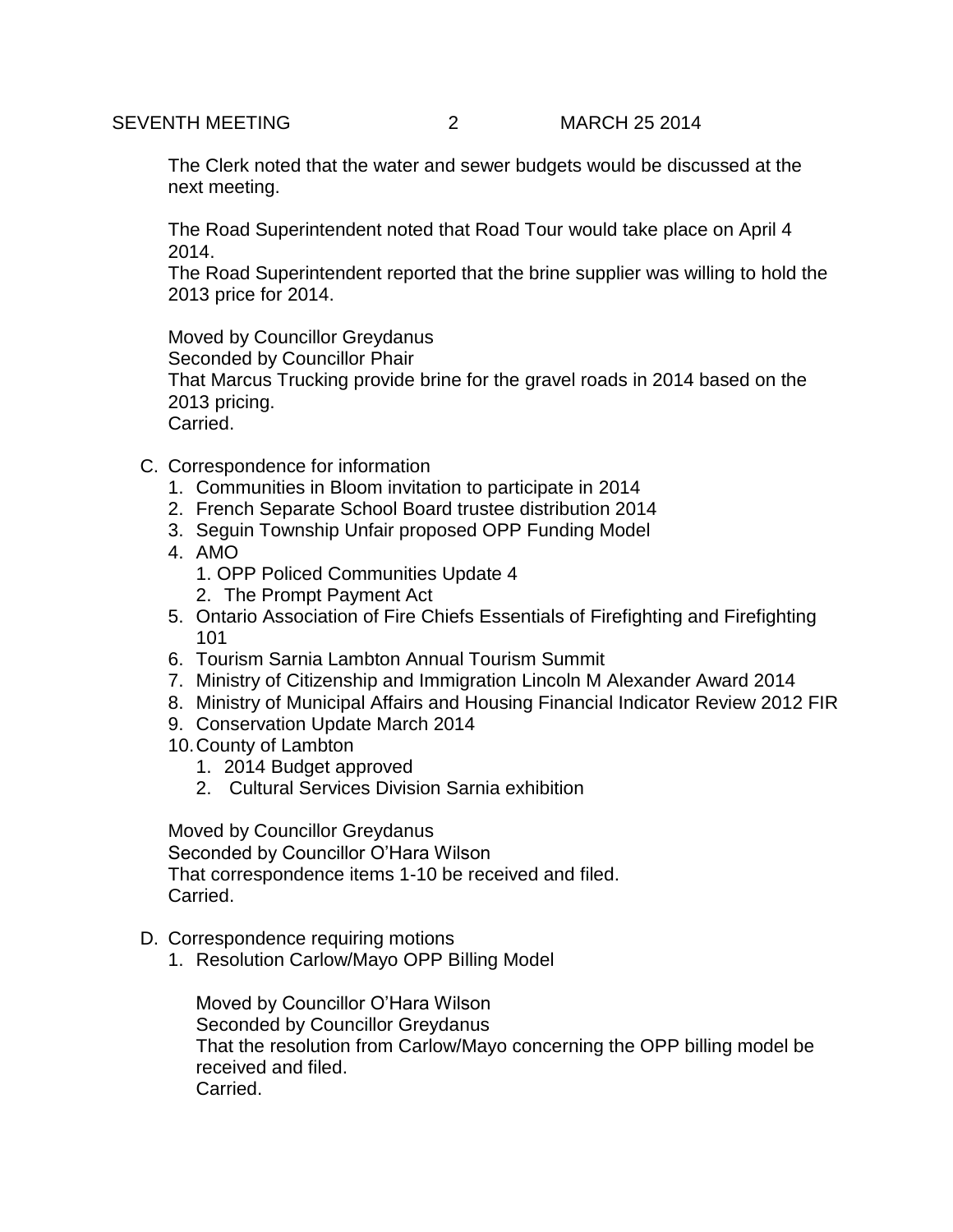SEVENTH MEETING 3 MARCH 25 2014

E. Accounts

Moved by Councillor O'Hara Wilson Seconded by Councillor Greydanus That the accounts be paid as circulated: Cheque: 6948: \$800.00 Cheque: 6949-6964: \$19,328.93 Carried.

- F. Bylaws
	- 1. Bylaw 15 of 2014 Confirmation Bylaw
	- 2. Bylaw 16 of 2014 A bylaw to authorize a building demolition

Moved by Councillor Greydanus Seconded by Councillor O'Hara Wilson That first and second reading be given to Bylaw 15 and 16 of 2014. Carried.

Moved by Councillor Phair Seconded by Councillor Greydanus That third and final reading be given to Bylaw 15 and 16 of 2014. Carried.

- G. Other Business
	- 1. Memo Parking Bylaw

The Clerk reported that a pricing for the parking tickets had not been obtained. The bylaw would be circulated for discussion when the information became available.

2. Building Permit Revenue and Expenditures

The Clerk reported that the building permit revenue currently exceeded the billed expense for the work. The Clerk recommended that the building permit fees be reviewed in 2015 to determine if there was a need to adjust the fees.

3. Asset Management Plan

The Clerk reviewed the asset management plan. Concerns were expressed in regards to developing reserves for expenditures that were anticipated to take place in 50-60 years.

The Clerk noted that there would be inclusion of additional assets in 2014 and there would be a refinement of the rating of the surface treated roads.